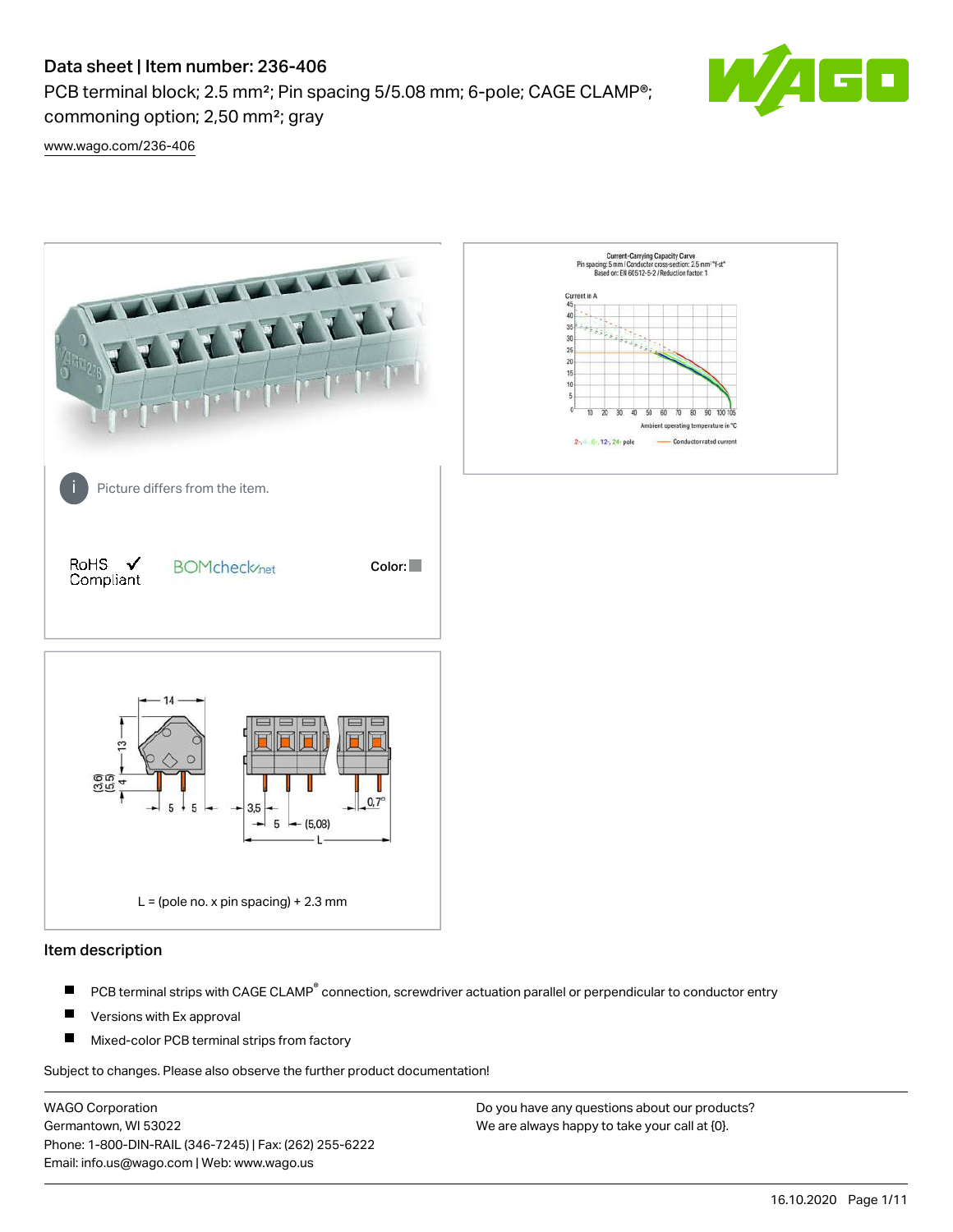

- $\blacksquare$ Operating tools for factory wiring
- $\blacksquare$ 45° conductor entry angle permits a wide range of applications and wiring options
- $\blacksquare$ Set to metric or inch pin spacing by compressing PCB terminal strips or pulling them apart

# Data

# Electrical data

#### Ratings per IEC/EN 60664-1

| Ratings per                 | IEC/EN 60664-1                                                        |
|-----------------------------|-----------------------------------------------------------------------|
| Rated voltage (III / 3)     | 250 V                                                                 |
| Rated surge voltage (III/3) | 4 <sub>k</sub> V                                                      |
| Rated voltage (III/2)       | 320 V                                                                 |
| Rated surge voltage (III/2) | 4 <sub>k</sub> V                                                      |
| Nominal voltage (II/2)      | 630 V                                                                 |
| Rated surge voltage (II/2)  | 4 <sub>k</sub> V                                                      |
| Rated current               | 24 A                                                                  |
| Legend (ratings)            | $(III / 2)$ $\triangle$ Overvoltage category III / Pollution degree 2 |

## Ratings per UL 1059

| Approvals per                  | UL 1059 |
|--------------------------------|---------|
| Rated voltage UL (Use Group B) | 300 V   |
| Rated current UL (Use Group B) | 15 A    |
| Rated voltage UL (Use Group D) | 300 V   |
| Rated current UL (Use Group D) | 10 A    |

#### Ratings per CSA

| Approvals per                   | CSA   |
|---------------------------------|-------|
| Rated voltage CSA (Use Group B) | 300 V |
| Rated current CSA (Use Group B) | 15 A  |
| Rated voltage CSA (Use Group D) | 300 V |
| Rated current CSA (Use Group D) | 10 A  |

## Connection data

| Connection technology | CAGE CLAMP                              |
|-----------------------|-----------------------------------------|
| Actuation type        | Operating tool                          |
| Solid conductor       | $0.08$ 2.5 mm <sup>2</sup> / 28  12 AWG |

Subject to changes. Please also observe the further product documentation!

| <b>WAGO Corporation</b>                                | Do you have any questions about our products? |
|--------------------------------------------------------|-----------------------------------------------|
| Germantown, WI 53022                                   | We are always happy to take your call at {0}. |
| Phone: 1-800-DIN-RAIL (346-7245)   Fax: (262) 255-6222 |                                               |
| Email: info.us@wago.com   Web: www.wago.us             |                                               |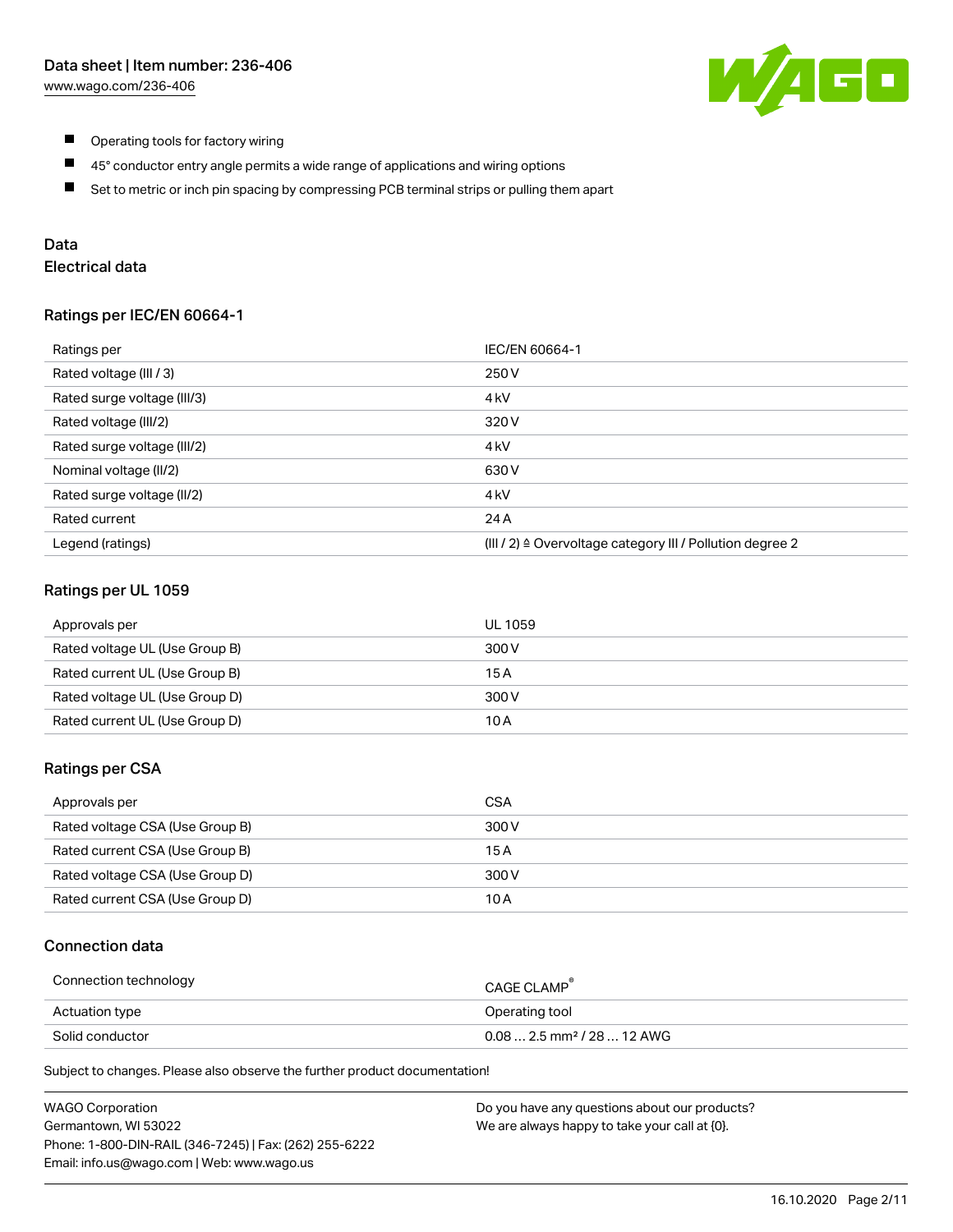[www.wago.com/236-406](http://www.wago.com/236-406)



| Fine-stranded conductor                           | $0.08$ 2.5 mm <sup>2</sup> / 28  12 AWG |
|---------------------------------------------------|-----------------------------------------|
| Fine-stranded conductor; with insulated ferrule   | $0.251.5$ mm <sup>2</sup>               |
| Fine-stranded conductor; with uninsulated ferrule | $0.251.5$ mm <sup>2</sup>               |
| Strip length                                      | $56$ mm / 0.2  0.24 inch                |
| Conductor connection direction to PCB             | 45°                                     |
| Pole No.                                          | 6                                       |
| Total number of connection points                 | 6                                       |
| Total number of potentials                        | 6                                       |
| Number of connection types                        |                                         |
| Number of levels                                  |                                         |
| Note (conductor cross-section)                    | 12 AWG: THHN, THWN                      |

# Physical data

| Pin spacing                          | 5/5.08 mm / 0.197/0.2 inch |
|--------------------------------------|----------------------------|
| Width                                | 32.3 mm / 1.272 inch       |
| Height                               | 17 mm / 0.669 inch         |
| Height from the surface              | 13 mm / 0.512 inch         |
| Depth                                | 14 mm / 0.551 inch         |
| Solder pin length                    | 4 mm                       |
| Solder pin dimensions                | $0.7 \times 0.7$ mm        |
| Drilled hole diameter with tolerance | $1.1$ <sup>(+0.1)</sup> mm |

# PCB contact

| PCB contact                         | тнт                                      |
|-------------------------------------|------------------------------------------|
| Solder pin arrangement              | over the entire terminal strip (in-line) |
| Number of solder pins per potential |                                          |

# Material Data

| Color                       | gray                                   |
|-----------------------------|----------------------------------------|
| Material group              |                                        |
| Insulation material         | Polyamide (PA66)                       |
| Flammability class per UL94 | V <sub>0</sub>                         |
| Clamping spring material    | Chrome nickel spring steel (CrNi)      |
| Contact material            | Electrolytic copper $(E_{\text{CII}})$ |
| Contact plating             | tin-plated                             |
| Fire load                   | 0.076 MJ                               |

Subject to changes. Please also observe the further product documentation!

| <b>WAGO Corporation</b>                                | Do you have any questions about our products? |
|--------------------------------------------------------|-----------------------------------------------|
| Germantown, WI 53022                                   | We are always happy to take your call at {0}. |
| Phone: 1-800-DIN-RAIL (346-7245)   Fax: (262) 255-6222 |                                               |
| Email: info.us@wago.com   Web: www.wago.us             |                                               |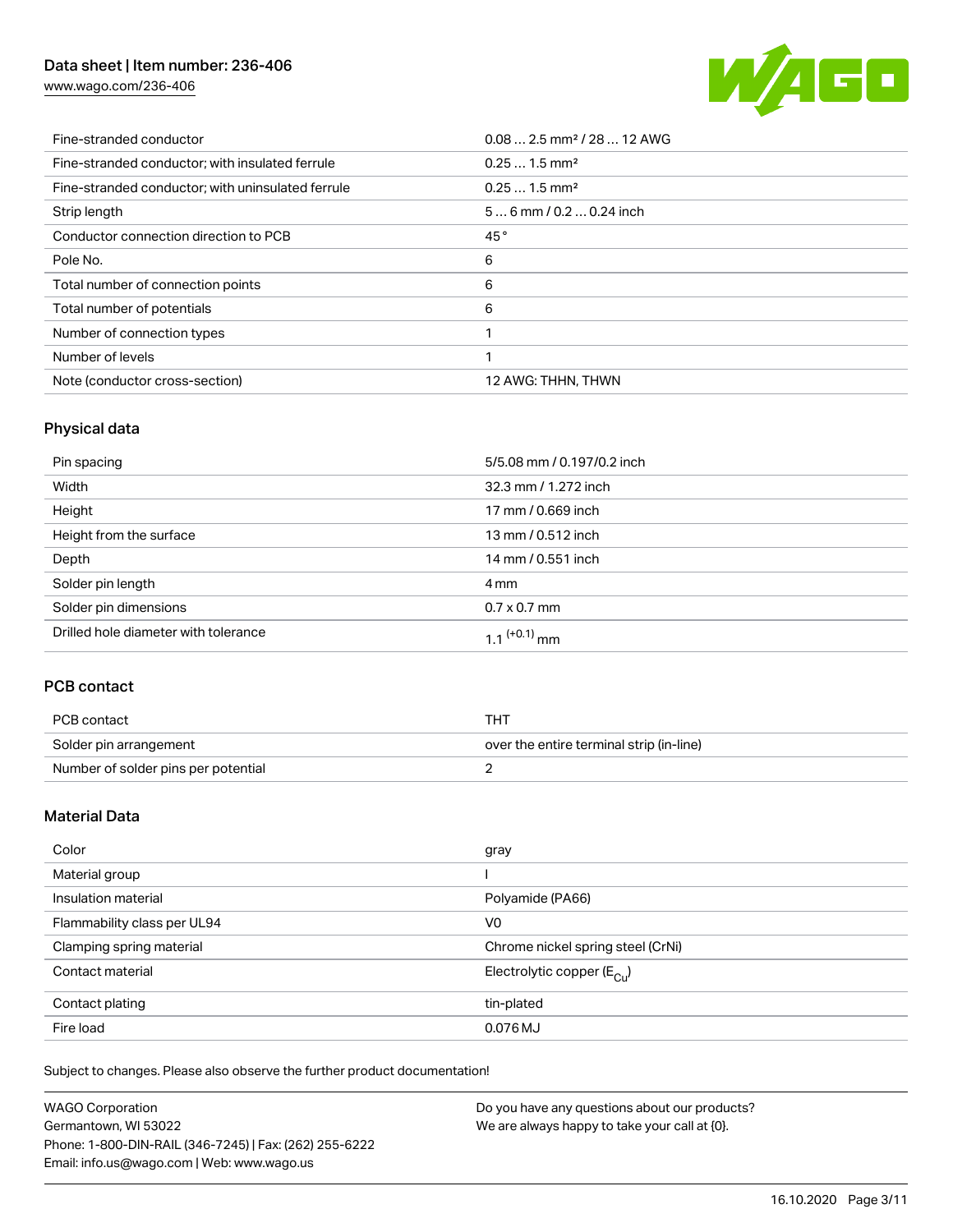[www.wago.com/236-406](http://www.wago.com/236-406)



| Weight                            | 5.4q |
|-----------------------------------|------|
| <b>Environmental Requirements</b> |      |

| Limit temperature range | $-60+105 °C$ |  |
|-------------------------|--------------|--|

## Commercial data

| Product Group         | 4 (Printed Circuit) |
|-----------------------|---------------------|
| Packaging type        | <b>BOX</b>          |
| Country of origin     | CН                  |
| <b>GTIN</b>           | 4044918769693       |
| Customs tariff number | 85369010000         |

## Approvals / Certificates

## Country specific Approvals

| Logo | Approval                                      | <b>Additional Approval Text</b> | Certificate<br>name |
|------|-----------------------------------------------|---------------------------------|---------------------|
|      | <b>CCA</b><br><b>DEKRA Certification B.V.</b> | EN 60998                        | NTR NL-<br>7195     |
| KEMA | <b>CCA</b><br>DEKRA Certification B.V.        | EN 60947                        | 2168090.01          |
| 11   | <b>CCA</b><br>DEKRA Certification B.V.        | EN 60947                        | NTR NL-<br>7109     |
|      | <b>CSA</b><br><b>DEKRA Certification B.V.</b> | C22.2 No. 158                   | 1673957             |

#### Ship Approvals

| Logo          | Approval            | <b>Additional Approval Text</b> | Certificate<br>name |
|---------------|---------------------|---------------------------------|---------------------|
| Ø             | BV                  | IEC 60998                       | 11915/D0            |
| <b>BUREAU</b> | Bureau Veritas S.A. |                                 | BV                  |

Subject to changes. Please also observe the further product documentation!

| <b>WAGO Corporation</b>                                | Do you have any questions about our products? |
|--------------------------------------------------------|-----------------------------------------------|
| Germantown, WI 53022                                   | We are always happy to take your call at {0}. |
| Phone: 1-800-DIN-RAIL (346-7245)   Fax: (262) 255-6222 |                                               |
| Email: info.us@wago.com   Web: www.wago.us             |                                               |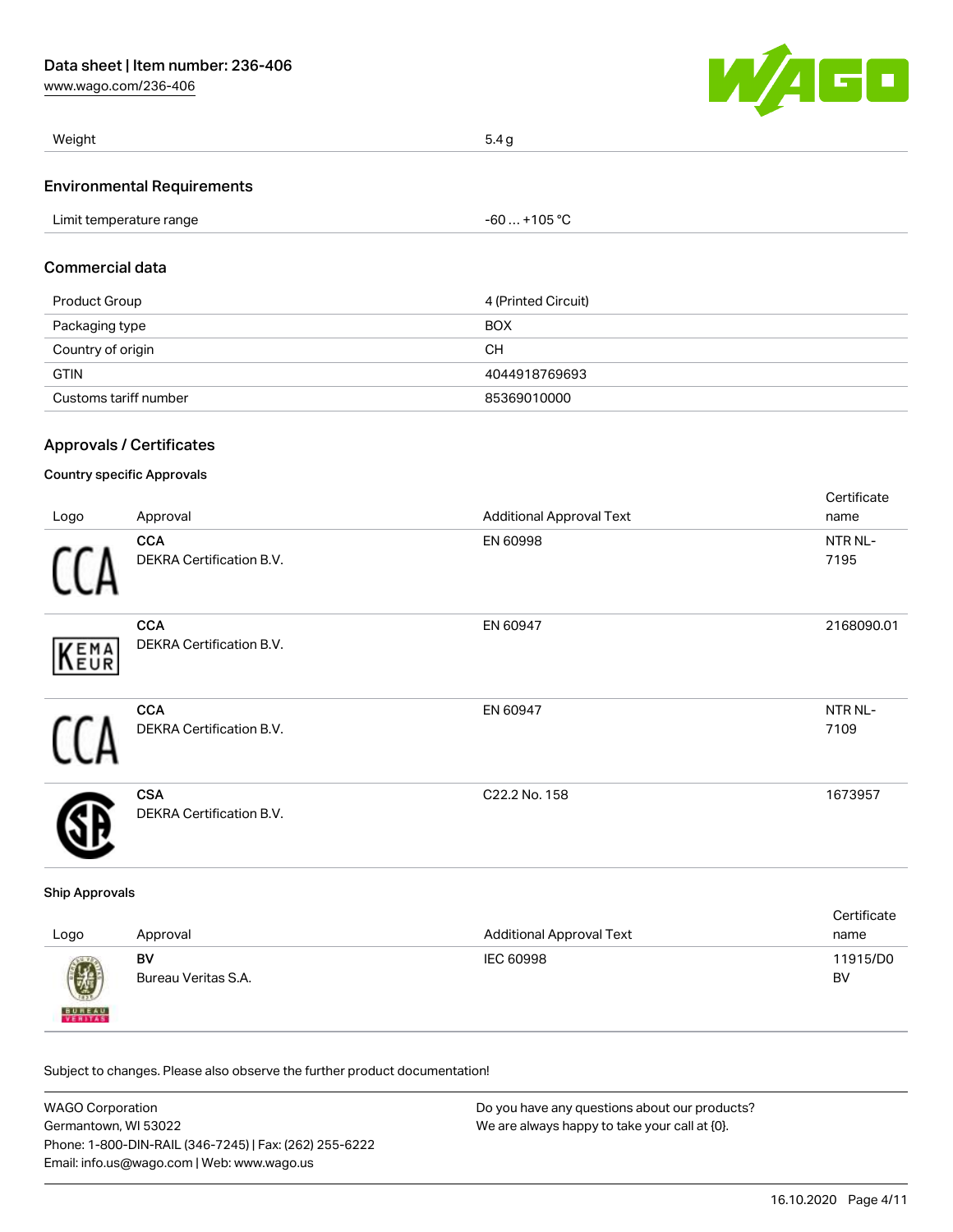#### UL-Approvals

| a l<br>-4 | an Barat |  |
|-----------|----------|--|
|           |          |  |

| Logo                     | Approval                       | <b>Additional Approval Text</b> | Certificate<br>name |
|--------------------------|--------------------------------|---------------------------------|---------------------|
| J                        | UR                             | <b>UL 1059</b>                  | 20180629-           |
| $\overline{\phantom{a}}$ | Underwriters Laboratories Inc. |                                 | E45172              |

## **Counterpart**

## Compatible products

Germantown, WI 53022

Phone: 1-800-DIN-RAIL (346-7245) | Fax: (262) 255-6222

Email: info.us@wago.com | Web: www.wago.us

| check                      |                                                                                                                                                                                      |                                               |                                  |
|----------------------------|--------------------------------------------------------------------------------------------------------------------------------------------------------------------------------------|-----------------------------------------------|----------------------------------|
|                            | Item no.: 231-127<br>Testing plug module with contact stud; for 236 Series; Pin spacing 5 mm / 0.197 in; 2,50 mm <sup>2</sup> ; gray                                                 |                                               | www.wago.com/231-127             |
|                            | Item no.: 231-128<br>Testing plug module with contact stud; Pin spacing 5.08 mm / 0.2 in; 2,50 mm <sup>2</sup> ; orange                                                              |                                               | www.wago.com/231-128             |
| <b>Marking accessories</b> |                                                                                                                                                                                      |                                               |                                  |
|                            | Item no.: 210-332/500-202<br>Marking strips; as a DIN A4 sheet; MARKED; 1-16 (160x); Height of marker strip: 3 mm; Strip length 182<br>mm; Horizontal marking; Self-adhesive; white  |                                               | www.wago.com/210-332<br>/500-202 |
|                            | Item no.: 210-332/500-204<br>Marking strips; as a DIN A4 sheet; MARKED; 17-32 (160x); Height of marker strip: 3 mm; Strip length<br>182 mm; Horizontal marking; Self-adhesive; white |                                               | www.wago.com/210-332<br>/500-204 |
|                            | Item no.: 210-332/500-205<br>Marking strips; as a DIN A4 sheet; MARKED; 1-32 (80x); Height of marker strip: 3 mm; Strip length 182<br>mm; Horizontal marking; Self-adhesive; white   |                                               | www.wago.com/210-332<br>/500-205 |
|                            | Item no.: 210-332/500-206<br>Marking strips; as a DIN A4 sheet; MARKED; 33-48 (160x); Height of marker strip: 3 mm; Strip length<br>182 mm; Horizontal marking; Self-adhesive; white |                                               | www.wago.com/210-332<br>/500-206 |
|                            | Item no.: 210-332/508-202<br>Marking strips; as a DIN A4 sheet; MARKED; 1-16 (160x); Height of marker strip: 3 mm; Strip length 182<br>mm; Horizontal marking; Self-adhesive; white  |                                               | www.wago.com/210-332<br>/508-202 |
|                            | Item no.: 210-332/508-204<br>Marking strips; as a DIN A4 sheet; MARKED; 17-32 (160x); Height of marker strip: 3 mm; Strip length<br>182 mm; Horizontal marking; Self-adhesive; white |                                               | www.wago.com/210-332<br>/508-204 |
|                            | Subject to changes. Please also observe the further product documentation!                                                                                                           |                                               |                                  |
| <b>WAGO Corporation</b>    |                                                                                                                                                                                      | Do you have any questions about our products? |                                  |

We are always happy to take your call at {0}.

16.10.2020 Page 5/11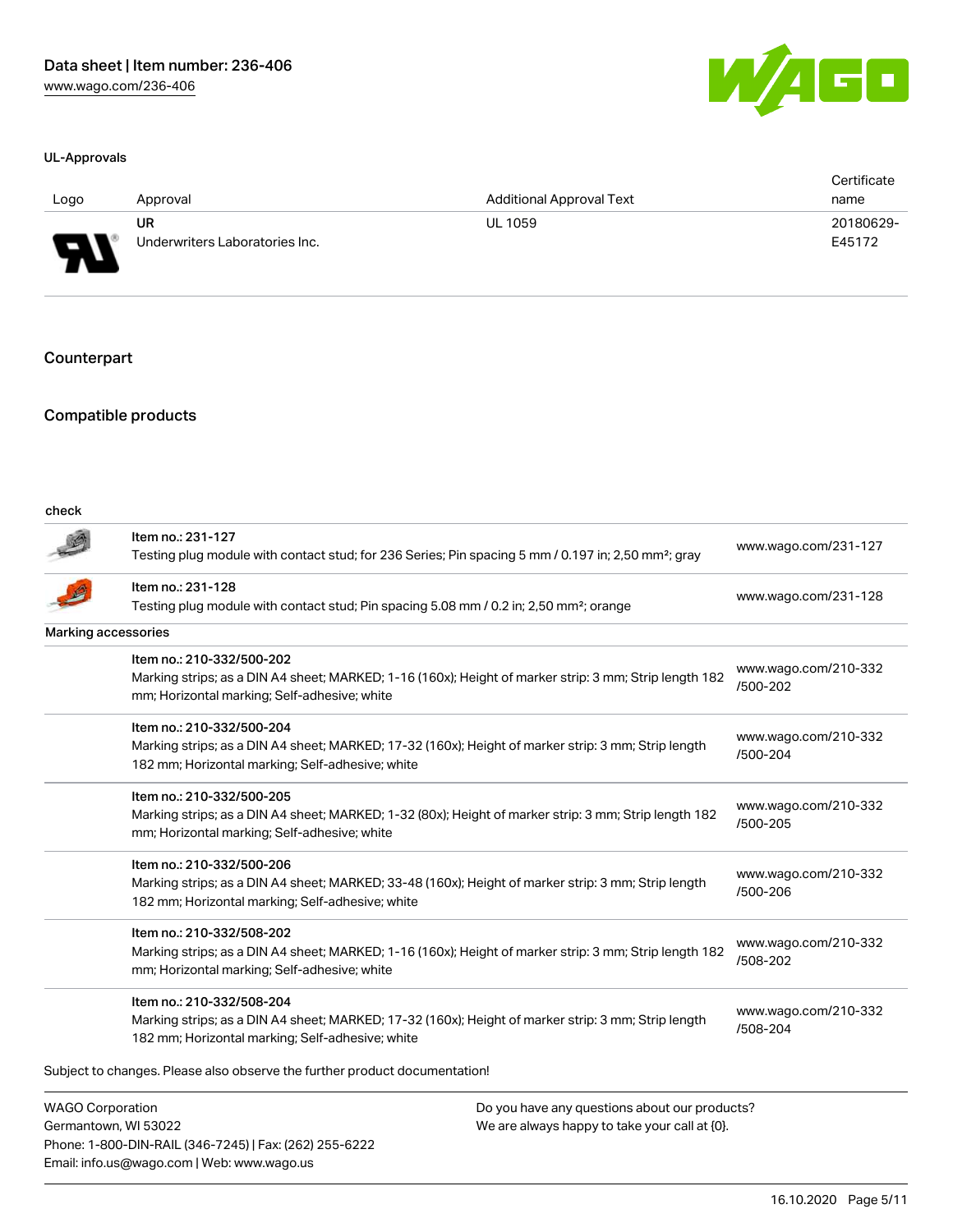[www.wago.com/236-406](http://www.wago.com/236-406)



|         | Item no.: 210-332/508-205<br>Marking strips; as a DIN A4 sheet; MARKED; 1-32 (80x); Height of marker strip: 3 mm; Strip length 182<br>mm; Horizontal marking; Self-adhesive; white   | www.wago.com/210-332<br>/508-205 |  |
|---------|--------------------------------------------------------------------------------------------------------------------------------------------------------------------------------------|----------------------------------|--|
|         | Item no.: 210-332/508-206<br>Marking strips; as a DIN A4 sheet; MARKED; 33-48 (160x); Height of marker strip: 3 mm; Strip length<br>182 mm; Horizontal marking; Self-adhesive; white | www.wago.com/210-332<br>/508-206 |  |
| tools   |                                                                                                                                                                                      |                                  |  |
|         | Item no.: 210-657<br>Operating tool; Blade: 3.5 x 0.5 mm; with a partially insulated shaft; short; multicoloured                                                                     | www.wago.com/210-657             |  |
|         | Item no.: 210-658<br>Operating tool; Blade: 3.5 x 0.5 mm; with a partially insulated shaft; angled; short; multicoloured                                                             | www.wago.com/210-658             |  |
|         | Item no.: 210-720<br>Operating tool; Blade: 3.5 x 0.5 mm; with a partially insulated shaft; multicoloured                                                                            | www.wago.com/210-720             |  |
|         | Item no.: 236-332<br>Operating tool; natural                                                                                                                                         | www.wago.com/236-332             |  |
|         | Item no.: 236-335<br>Operating tool; gray                                                                                                                                            | www.wago.com/236-335             |  |
| ferrule |                                                                                                                                                                                      |                                  |  |
|         | Item no.: 216-101<br>Ferrule; Sleeve for 0.5 mm <sup>2</sup> / AWG 22; uninsulated; electro-tin plated; silver-colored                                                               | www.wago.com/216-101             |  |
|         | Item no.: 216-102<br>Ferrule; Sleeve for 0.75 mm <sup>2</sup> / AWG 20; uninsulated; electro-tin plated; silver-colored                                                              | www.wago.com/216-102             |  |
|         | Item no.: 216-103<br>Ferrule; Sleeve for 1 mm <sup>2</sup> / AWG 18; uninsulated; electro-tin plated                                                                                 | www.wago.com/216-103             |  |
|         | Item no.: 216-104<br>Ferrule; Sleeve for 1.5 mm <sup>2</sup> / AWG 16; uninsulated; electro-tin plated; silver-colored                                                               | www.wago.com/216-104             |  |
|         | Item no.: 216-121<br>Ferrule; Sleeve for 0.5 mm <sup>2</sup> / AWG 22; uninsulated; electro-tin plated; silver-colored                                                               | www.wago.com/216-121             |  |
|         | Item no.: 216-122<br>Ferrule; Sleeve for 0.75 mm <sup>2</sup> / AWG 20; uninsulated; electro-tin plated; silver-colored                                                              | www.wago.com/216-122             |  |
|         | Item no.: 216-123<br>Ferrule; Sleeve for 1 mm <sup>2</sup> / AWG 18; uninsulated; electro-tin plated; silver-colored                                                                 | www.wago.com/216-123             |  |
|         | Item no.: 216-124<br>Ferrule; Sleeve for 1.5 mm <sup>2</sup> / AWG 16; uninsulated; electro-tin plated                                                                               | www.wago.com/216-124             |  |
|         | Item no.: 216-131<br>Ferrule; Sleeve for 0.25 mm <sup>2</sup> / AWG 24; uninsulated; electro-tin plated; silver-colored                                                              | www.wago.com/216-131             |  |
|         |                                                                                                                                                                                      |                                  |  |

Subject to changes. Please also observe the further product documentation!

WAGO Corporation Germantown, WI 53022 Phone: 1-800-DIN-RAIL (346-7245) | Fax: (262) 255-6222 Email: info.us@wago.com | Web: www.wago.us Do you have any questions about our products? We are always happy to take your call at {0}.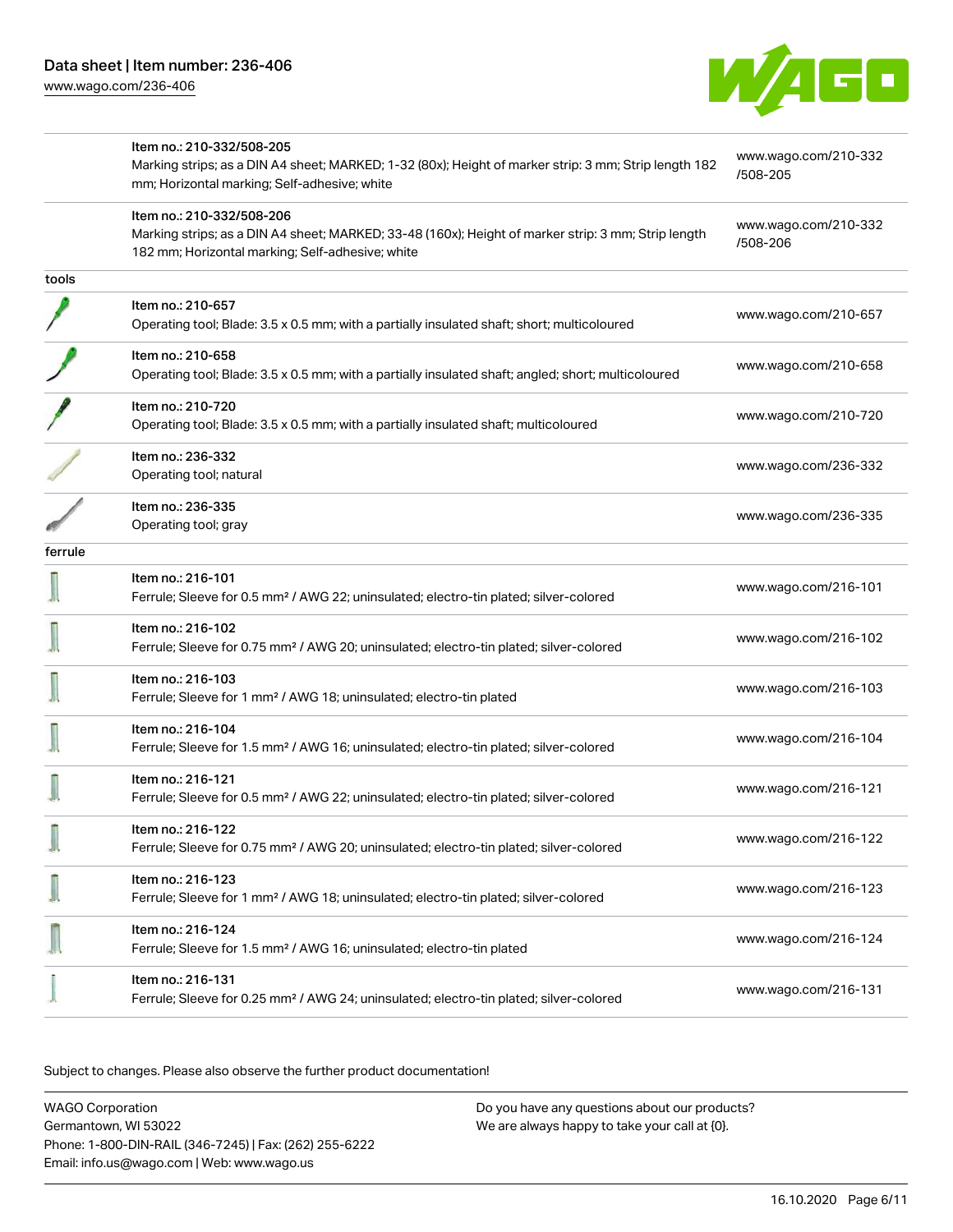[www.wago.com/236-406](http://www.wago.com/236-406)



| Item no.: 216-132<br>Ferrule; Sleeve for 0.34 mm <sup>2</sup> / AWG 24; uninsulated; electro-tin plated                                                                                           | www.wago.com/216-132 |
|---------------------------------------------------------------------------------------------------------------------------------------------------------------------------------------------------|----------------------|
| Item no.: 216-141<br>Ferrule; Sleeve for 0.5 mm <sup>2</sup> / 20 AWG; uninsulated; electro-tin plated; electrolytic copper; gastight<br>crimped; acc. to DIN 46228, Part 1/08.92                 | www.wago.com/216-141 |
| Item no.: 216-142<br>Ferrule; Sleeve for 0.75 mm <sup>2</sup> / 18 AWG; uninsulated; electro-tin plated; electrolytic copper; gastight<br>crimped; acc. to DIN 46228, Part 1/08.92                | www.wago.com/216-142 |
| Item no.: 216-143<br>Ferrule; Sleeve for 1 mm <sup>2</sup> / AWG 18; uninsulated; electro-tin plated; electrolytic copper; gastight<br>crimped; acc. to DIN 46228, Part 1/08.92                   | www.wago.com/216-143 |
| Item no.: 216-144<br>Ferrule; Sleeve for 1.5 mm <sup>2</sup> / AWG 16; uninsulated; electro-tin plated; electrolytic copper; gastight<br>crimped; acc. to DIN 46228, Part 1/08.92; silver-colored | www.wago.com/216-144 |
| Item no.: 216-151<br>Ferrule; Sleeve for 0.25 mm <sup>2</sup> / AWG 24; uninsulated; electro-tin plated                                                                                           | www.wago.com/216-151 |
| Item no.: 216-152<br>Ferrule; Sleeve for 0.34 mm <sup>2</sup> / AWG 24; uninsulated; electro-tin plated                                                                                           | www.wago.com/216-152 |
| Item no.: 216-201<br>Ferrule; Sleeve for 0.5 mm <sup>2</sup> / 20 AWG; insulated; electro-tin plated; white                                                                                       | www.wago.com/216-201 |
| Item no.: 216-202<br>Ferrule; Sleeve for 0.75 mm <sup>2</sup> / 18 AWG; insulated; electro-tin plated; gray                                                                                       | www.wago.com/216-202 |
| Item no.: 216-203<br>Ferrule; Sleeve for 1 mm <sup>2</sup> / AWG 18; insulated; electro-tin plated; red                                                                                           | www.wago.com/216-203 |
| Item no.: 216-204<br>Ferrule; Sleeve for 1.5 mm <sup>2</sup> / AWG 16; insulated; electro-tin plated; black                                                                                       | www.wago.com/216-204 |
| Item no.: 216-221<br>Ferrule; Sleeve for 0.5 mm <sup>2</sup> / 20 AWG; insulated; electro-tin plated; white                                                                                       | www.wago.com/216-221 |
| Item no.: 216-222<br>Ferrule; Sleeve for 0.75 mm <sup>2</sup> / 18 AWG; insulated; electro-tin plated; gray                                                                                       | www.wago.com/216-222 |
| Item no.: 216-223<br>Ferrule; Sleeve for 1 mm <sup>2</sup> / AWG 18; insulated; electro-tin plated; red                                                                                           | www.wago.com/216-223 |
| Item no.: 216-224<br>Ferrule; Sleeve for 1.5 mm <sup>2</sup> / AWG 16; insulated; electro-tin plated; black                                                                                       | www.wago.com/216-224 |
| Item no.: 216-241<br>Ferrule; Sleeve for 0.5 mm <sup>2</sup> / 20 AWG; insulated; electro-tin plated; electrolytic copper; gastight<br>crimped; acc. to DIN 46228, Part 4/09.90; white            | www.wago.com/216-241 |
| Item no.: 216-242<br>Ferrule; Sleeve for 0.75 mm <sup>2</sup> / 18 AWG; insulated; electro-tin plated; electrolytic copper; gastight<br>crimped; acc. to DIN 46228, Part 4/09.90; gray            | www.wago.com/216-242 |
|                                                                                                                                                                                                   |                      |

Item no.: 216-243

Subject to changes. Please also observe the further product documentation!

WAGO Corporation Germantown, WI 53022 Phone: 1-800-DIN-RAIL (346-7245) | Fax: (262) 255-6222 Email: info.us@wago.com | Web: www.wago.us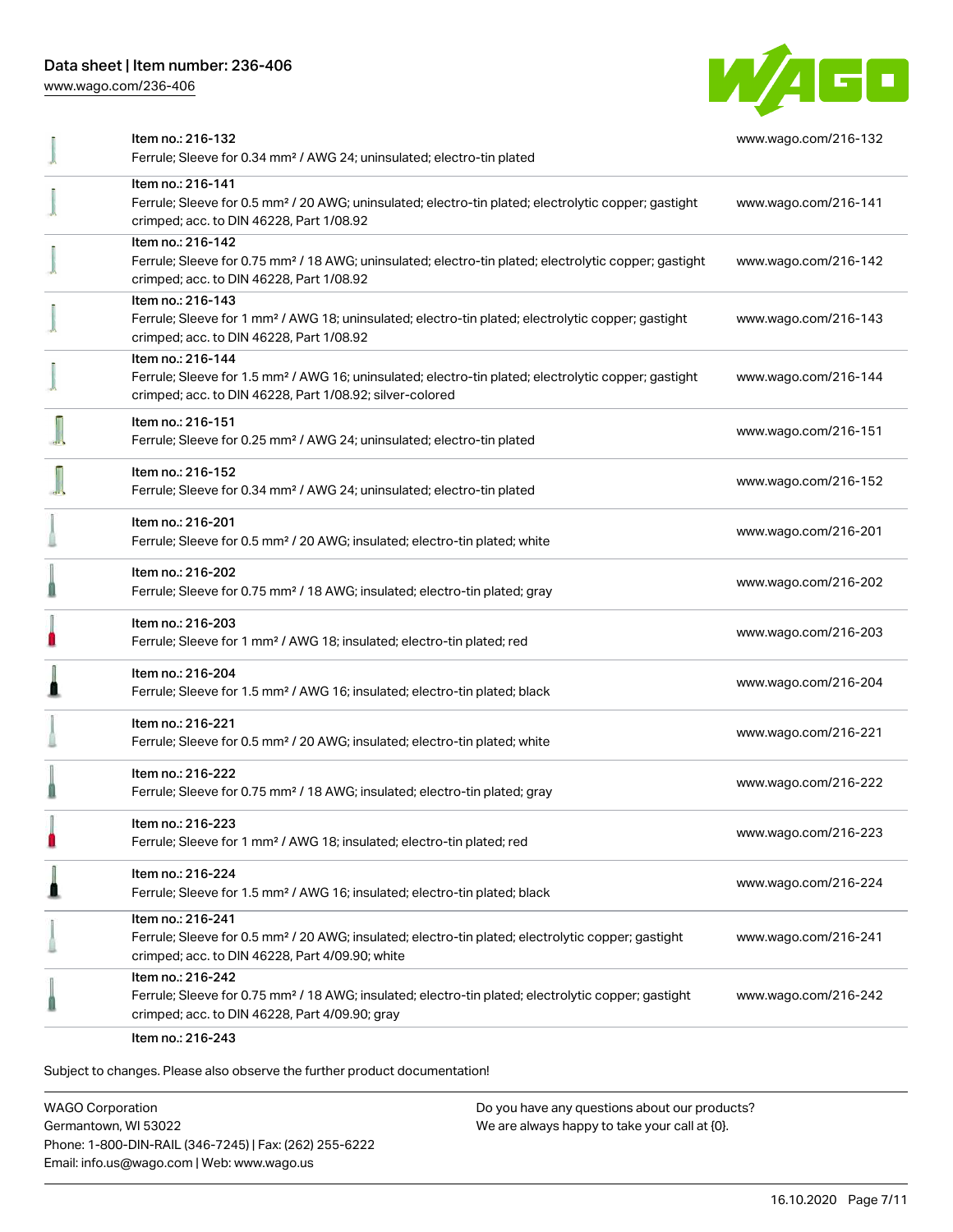

| Ferrule; Sleeve for 1 mm <sup>2</sup> / AWG 18; insulated; electro-tin plated; electrolytic copper; gastight crimped; www.wago.com/216-243<br>acc. to DIN 46228, Part 4/09.90; red                      |                      |
|---------------------------------------------------------------------------------------------------------------------------------------------------------------------------------------------------------|----------------------|
| Item no.: 216-244<br>Ferrule; Sleeve for 1.5 mm <sup>2</sup> / AWG 16; insulated; electro-tin plated; electrolytic copper; gastight<br>crimped; acc. to DIN 46228, Part 4/09.90; black                  | www.wago.com/216-244 |
| Item no.: 216-262<br>Ferrule; Sleeve for 0.75 mm <sup>2</sup> / 18 AWG; insulated; electro-tin plated; electrolytic copper; gastight<br>crimped; acc. to DIN 46228, Part 4/09.90; gray                  | www.wago.com/216-262 |
| Item no.: 216-263<br>Ferrule; Sleeve for 1 mm <sup>2</sup> / AWG 18; insulated; electro-tin plated; electrolytic copper; gastight crimped; www.wago.com/216-263<br>acc. to DIN 46228, Part 4/09.90; red |                      |
| Item no.: 216-264<br>Ferrule; Sleeve for 1.5 mm <sup>2</sup> / AWG 16; insulated; electro-tin plated; electrolytic copper; gastight<br>crimped; acc. to DIN 46228, Part 4/09.90; black                  | www.wago.com/216-264 |
| Item no.: 216-284<br>Ferrule; Sleeve for 1.5 mm <sup>2</sup> / AWG 16; insulated; electro-tin plated; electrolytic copper; gastight<br>crimped; acc. to DIN 46228, Part 4/09.90; black                  | www.wago.com/216-284 |
| Item no.: 216-301<br>Ferrule; Sleeve for 0.25 mm <sup>2</sup> / AWG 24; insulated; electro-tin plated; yellow                                                                                           | www.wago.com/216-301 |
| Item no.: 216-302<br>Ferrule; Sleeve for 0.34 mm <sup>2</sup> / 22 AWG; insulated; electro-tin plated; green                                                                                            | www.wago.com/216-302 |
| Item no.: 216-321<br>Ferrule; Sleeve for 0.25 mm <sup>2</sup> / AWG 24; insulated; electro-tin plated; yellow                                                                                           | www.wago.com/216-321 |
| Item no.: 216-322<br>Ferrule; Sleeve for 0.34 mm <sup>2</sup> / 22 AWG; insulated; electro-tin plated; green                                                                                            | www.wago.com/216-322 |

# Downloads Documentation

| <b>Additional Information</b> |             |               |          |
|-------------------------------|-------------|---------------|----------|
| Technical explanations        | Apr 3, 2019 | pdf<br>3.6 MB | Download |
|                               |             |               |          |
| <b>CAD files</b>              |             |               |          |
| CAD data                      |             |               |          |
| 2D/3D Models 236-406          |             | URL           | Download |
| CAE data                      |             |               |          |
| EPLAN Data Portal 236-406     |             | URL           | Download |
|                               |             |               |          |

Subject to changes. Please also observe the further product documentation!

WAGO Corporation Germantown, WI 53022 Phone: 1-800-DIN-RAIL (346-7245) | Fax: (262) 255-6222 Email: info.us@wago.com | Web: www.wago.us Do you have any questions about our products? We are always happy to take your call at {0}.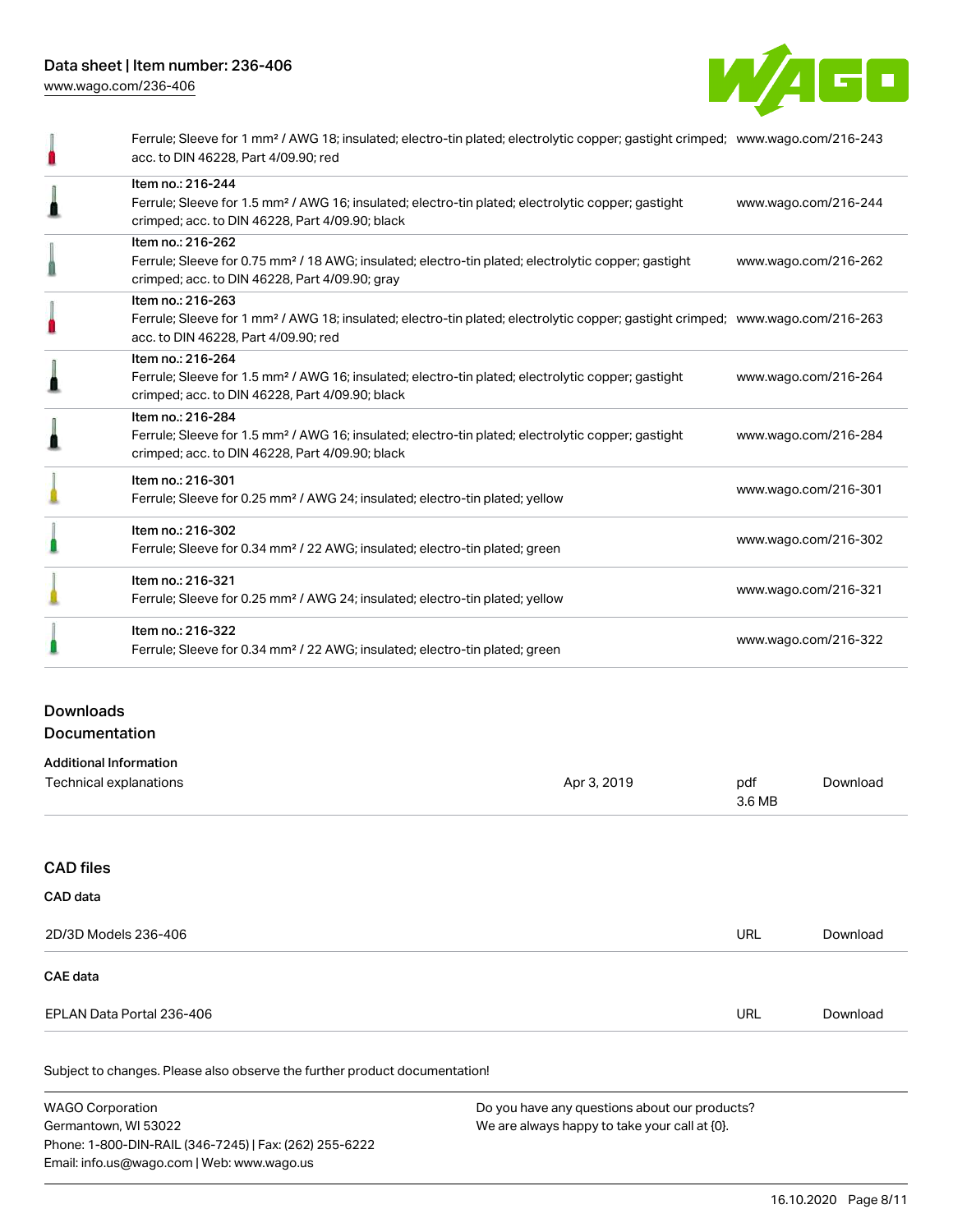ZUKEN Portal 236-406 URL [Download](https://www.wago.com/us/d/Zuken_URLS_236-406)

 $\overline{\phantom{a}}$ 

| <b>PCB Design</b>                                                                                                                                                      |     |          |
|------------------------------------------------------------------------------------------------------------------------------------------------------------------------|-----|----------|
| Symbol and Footprint 236-406                                                                                                                                           | URL | Download |
| CAx data for your PCB design, consisting of "schematic symbols and PCB footprints",<br>allow easy integration of the WAGO component into your development environment. |     |          |
| Supported formats:                                                                                                                                                     |     |          |

- $\blacksquare$ Accel EDA 14 & 15
- $\blacksquare$ Altium 6 to current version
- $\blacksquare$ Cadence Allegro
- **DesignSpark** П
- П Eagle Libraries
- $\blacksquare$ KiCad
- Mentor Graphics BoardStation  $\blacksquare$
- $\blacksquare$ Mentor Graphics Design Architect
- $\blacksquare$ Mentor Graphics Design Expedition 99 and 2000
- $\blacksquare$ OrCAD 9.X PCB and Capture
- $\blacksquare$ PADS PowerPCB 3, 3.5, 4.X, and 5.X
- $\blacksquare$ PADS PowerPCB and PowerLogic 3.0
- $\blacksquare$ PCAD 2000, 2001, 2002, 2004, and 2006
- $\blacksquare$ Pulsonix 8.5 or newer
- $\blacksquare$ STL
- $\blacksquare$ 3D STEP
- $\blacksquare$ TARGET 3001!
- $\blacksquare$ View Logic ViewDraw
- $\blacksquare$ Quadcept
- $\blacksquare$ Zuken CadStar 3 and 4
- $\blacksquare$ Zuken CR-5000 and CR-8000

PCB Component Libraries (EDA), PCB CAD Library Ultra Librarian

#### Installation Notes

Conductor termination

Subject to changes. Please also observe the further product documentation!

WAGO Corporation Germantown, WI 53022 Phone: 1-800-DIN-RAIL (346-7245) | Fax: (262) 255-6222 Email: info.us@wago.com | Web: www.wago.us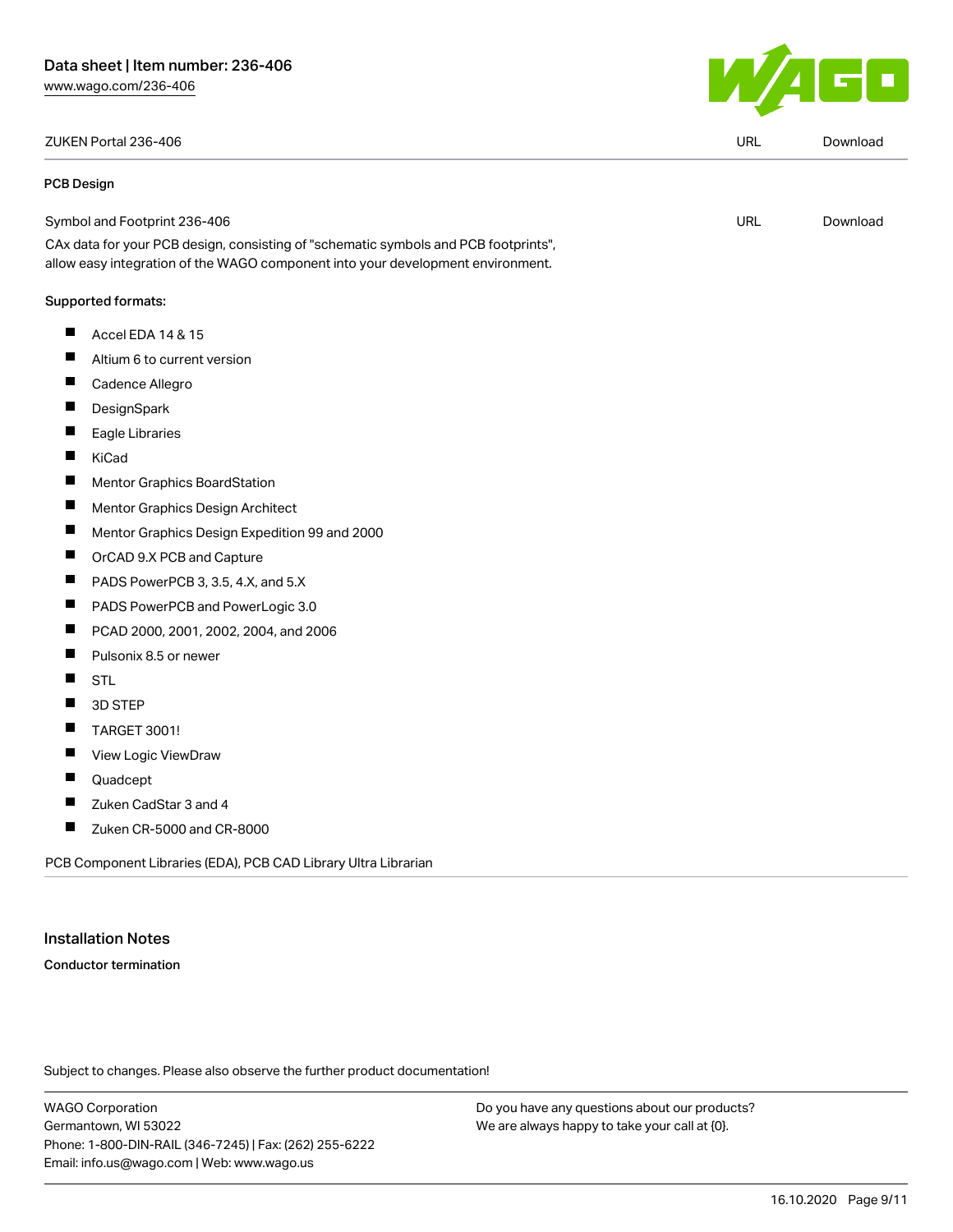## Data sheet | Item number: 236-406 [www.wago.com/236-406](http://www.wago.com/236-406)





Inserting a conductor via 3.5 mm screwdriver.



screwdriver.

Inserting a conductor via 3.5 mm Inserting a conductor via operating tool.

Screwdriver actuation parallel to conductor entry.

Screwdriver actuation perpendicular to conductor entry.



Compared to standard screwdrivers, these operating tools are far more convenient for wiring PCB terminal strips at factory.

Installation

Subject to changes. Please also observe the further product documentation!

WAGO Corporation Germantown, WI 53022 Phone: 1-800-DIN-RAIL (346-7245) | Fax: (262) 255-6222 Email: info.us@wago.com | Web: www.wago.us